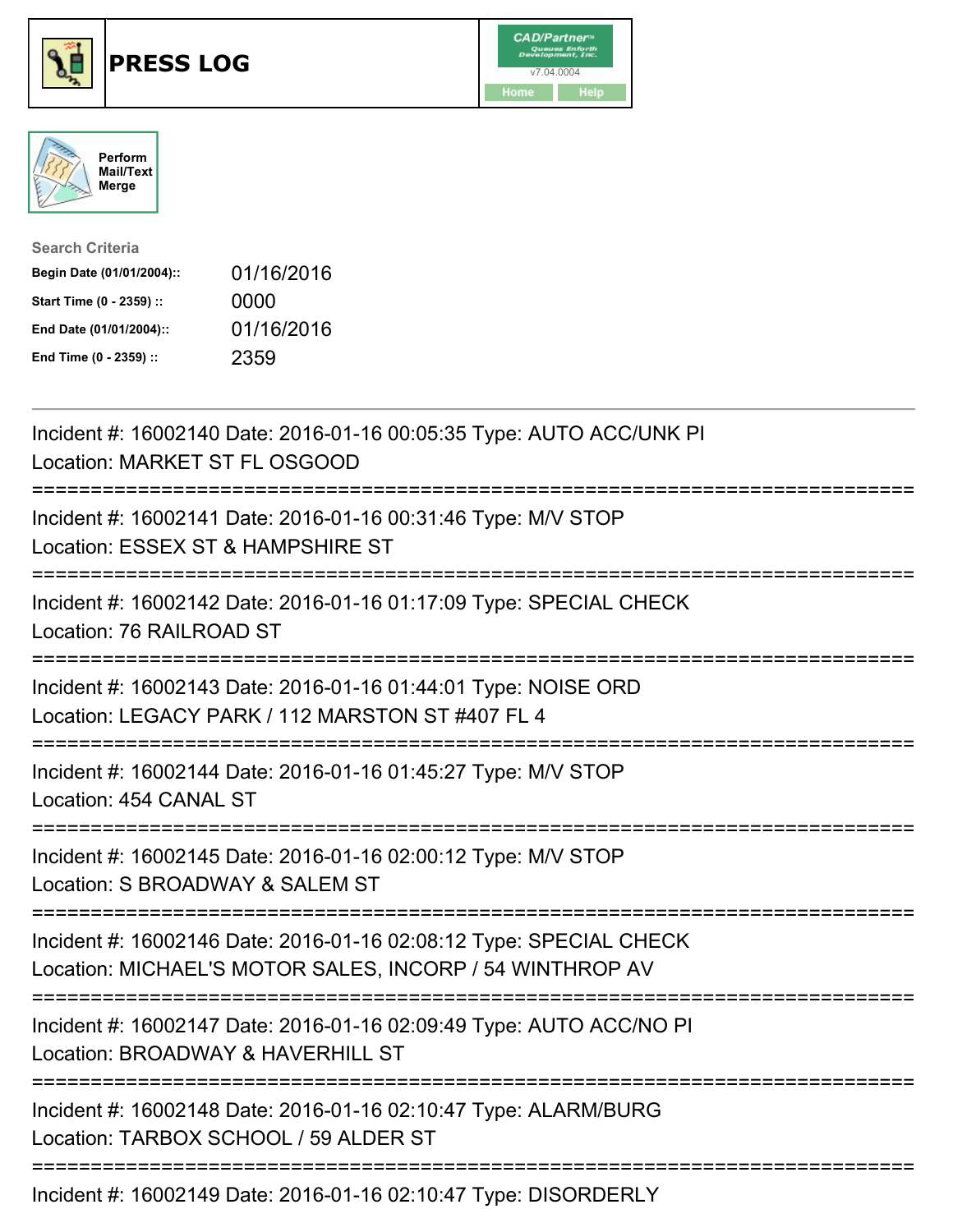| Location: 28 PLEASANT ST                                                                                                      |
|-------------------------------------------------------------------------------------------------------------------------------|
| Incident #: 16002150 Date: 2016-01-16 02:12:20 Type: SPECIAL CHECK<br>Location: 235 WINTHROP AV                               |
| Incident #: 16002151 Date: 2016-01-16 02:16:47 Type: ASSSIT AMBULANC<br>Location: 76 BROMFIELD ST                             |
| Incident #: 16002153 Date: 2016-01-16 02:18:08 Type: NOTIFICATION<br>Location: 80 WATER ST                                    |
| Incident #: 16002152 Date: 2016-01-16 02:18:35 Type: M/V STOP<br>Location: LOWELL ST & MARGIN ST                              |
| Incident #: 16002154 Date: 2016-01-16 02:23:22 Type: AUTO ACC/PI<br>Location: WOODLAND ST & WOODLAND CT<br>================== |
| Incident #: 16002155 Date: 2016-01-16 02:25:03 Type: ALARM/BURG<br>Location: AMABLE SUGAR MARKET / 304 JACKSON ST             |
| Incident #: 16002156 Date: 2016-01-16 02:33:14 Type: M/V STOP<br>Location: 402 BROADWAY                                       |
| Incident #: 16002157 Date: 2016-01-16 02:33:54 Type: CK WELL BEING<br>Location: ARLINGTON ST & WILLOW ST                      |
| Incident #: 16002158 Date: 2016-01-16 02:43:10 Type: M/V STOP<br>Location: WINTHROP AV                                        |
| Incident #: 16002159 Date: 2016-01-16 02:44:55 Type: M/V STOP<br>Location: CROSS ST & MANCHESTER ST                           |
| Incident #: 16002160 Date: 2016-01-16 02:45:30 Type: M/V STOP<br>Location: CHICKERING ST & WINTHROP AV                        |
| Incident #: 16002161 Date: 2016-01-16 02:46:19 Type: CK WELL BEING<br>Location: 183 PARKER ST #4                              |
| Incident #: 16002162 Date: 2016-01-16 02:52:02 Type: M/V STOP<br>Location: S UNION ST & WINTHROP AV                           |
| Incident #: 16002163 Date: 2016-01-16 02:56:50 Type: NOISE ORD                                                                |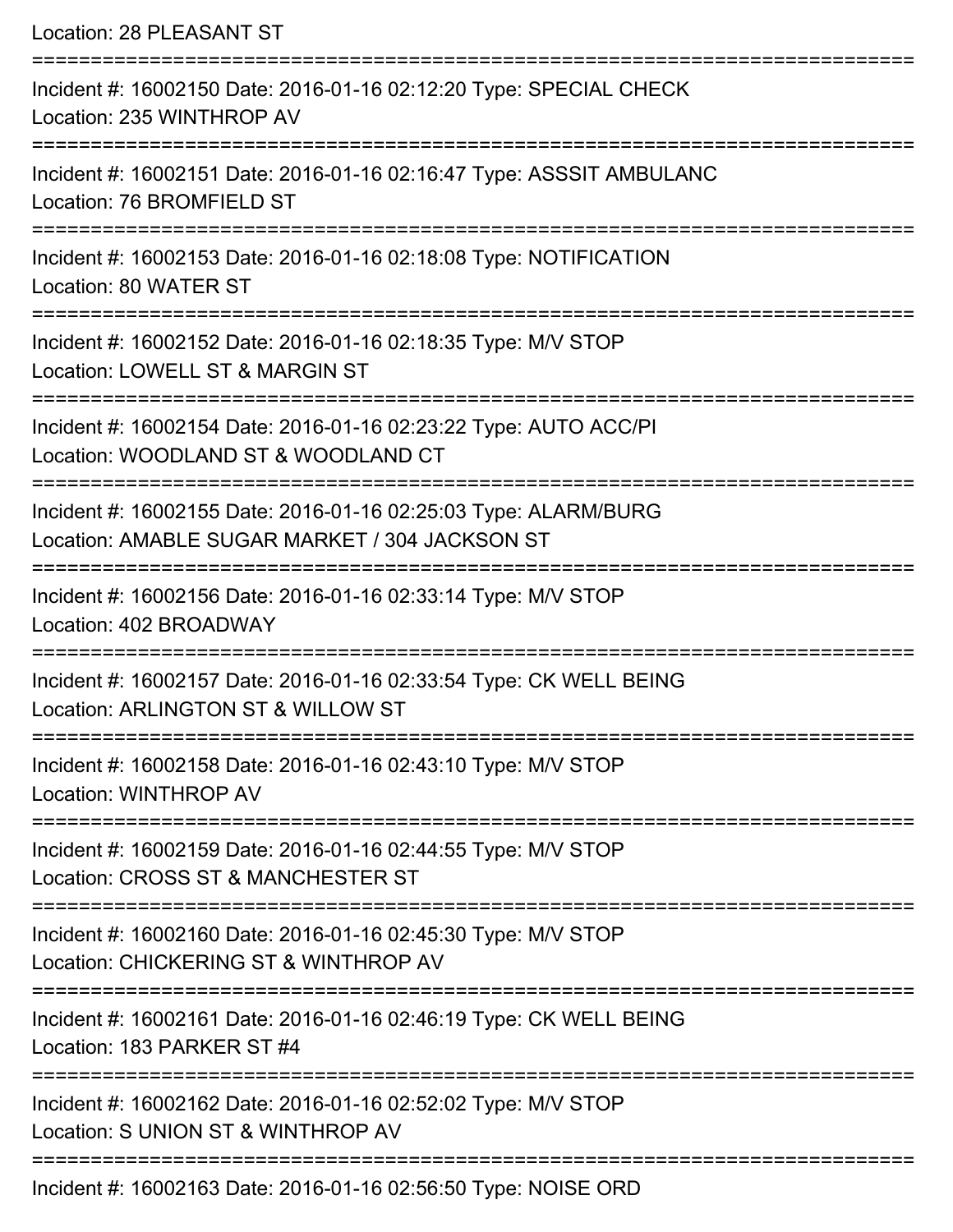| Incident #: 16002164 Date: 2016-01-16 02:58:24 Type: NOISE ORD<br>Location: 290 HOWARD ST FL 3              |
|-------------------------------------------------------------------------------------------------------------|
| Incident #: 16002165 Date: 2016-01-16 02:59:33 Type: M/V STOP<br>Location: ESSEX ST & FRANKLIN ST           |
| Incident #: 16002166 Date: 2016-01-16 03:21:59 Type: CK WELL BEING<br>Location: AMESBURY ST & COMMON ST     |
| Incident #: 16002167 Date: 2016-01-16 03:44:40 Type: SHOTS FIRED<br>Location: 283 HOWARD ST                 |
| Incident #: 16002168 Date: 2016-01-16 04:11:46 Type: AUTO ACC/PI<br>Location: 212 S UNION ST                |
| Incident #: 16002169 Date: 2016-01-16 04:38:29 Type: NOISE ORD<br>Location: 2 MUSEUM SQ #911                |
| Incident #: 16002170 Date: 2016-01-16 05:00:03 Type: LARCENY/MV/PAST<br>Location: 242 MT VERNON ST          |
| Incident #: 16002171 Date: 2016-01-16 05:17:13 Type: SUS PERS/MV<br>Location: 270 SUTTON ST                 |
| Incident #: 16002172 Date: 2016-01-16 07:06:23 Type: ALARM/BURG<br>Location: ALCANTARA MARIA / 530 BROADWAY |
| Incident #: 16002173 Date: 2016-01-16 07:21:24 Type: PARK & WALK<br>Location: BROADWAY                      |
| Incident #: 16002174 Date: 2016-01-16 07:38:05 Type: HIT & RUN M/V<br>Location: 69 CROSS ST                 |
| Incident #: 16002175 Date: 2016-01-16 08:08:18 Type: ALARMS<br>Location: 615 S UNION ST                     |
| Incident #: 16002176 Date: 2016-01-16 08:18:45 Type: TOW OF M/V<br>Location: 246 JACKSON ST                 |
| Incident #: 16002177 Date: 2016-01-16 08:30:21 Type: WARRANT SERVE                                          |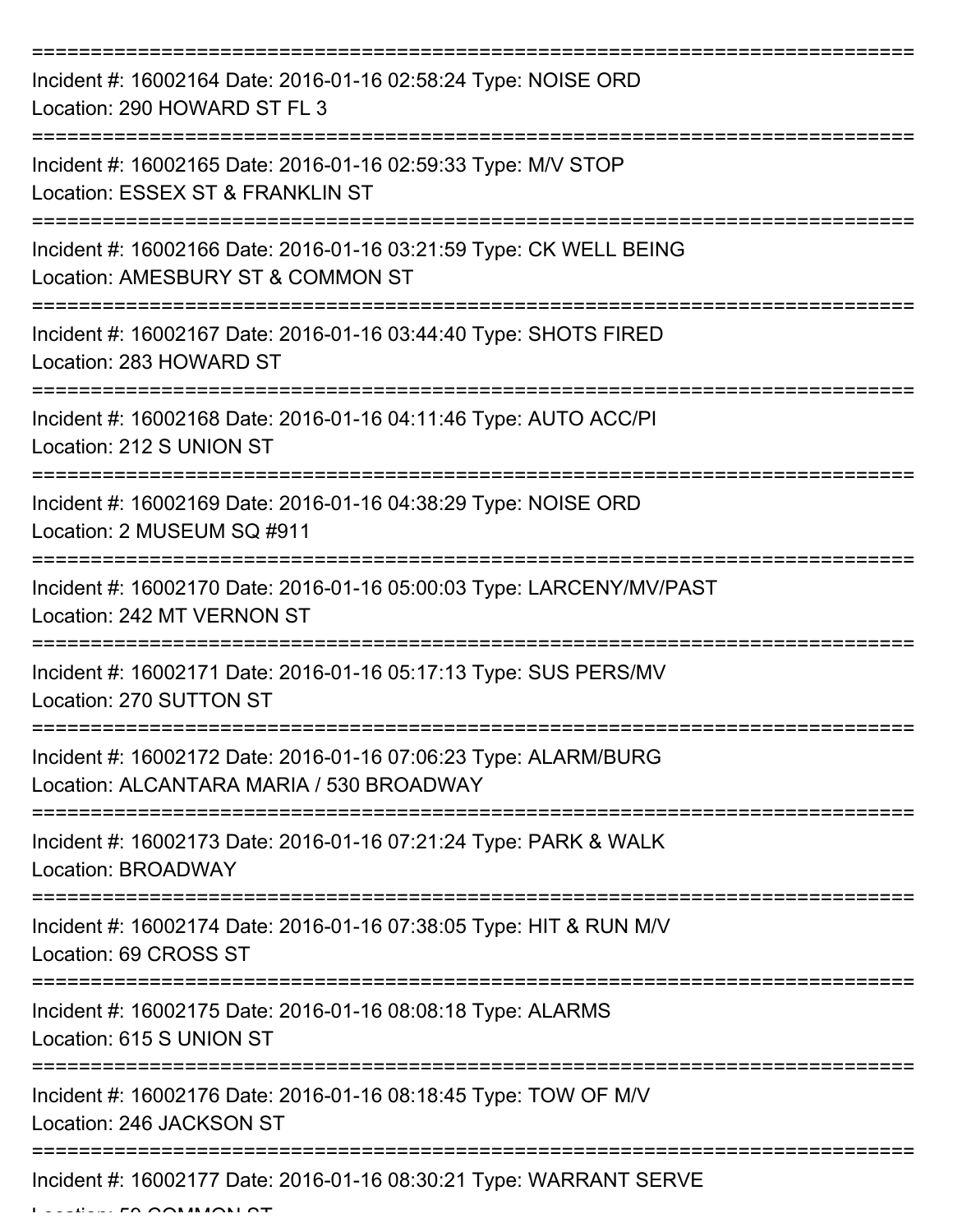| Incident #: 16002178 Date: 2016-01-16 08:45:12 Type: M/V STOP<br>Location: 5 WINTHROP AV                            |
|---------------------------------------------------------------------------------------------------------------------|
| Incident #: 16002179 Date: 2016-01-16 09:45:10 Type: ALARMS<br>Location: ESPERANZA ACADEMY / 198 GARDEN ST          |
| Incident #: 16002180 Date: 2016-01-16 09:52:32 Type: ALARMS<br>Location: ARAMARK UNIFORM CORPORATION / 110 GLENN ST |
| Incident #: 16002181 Date: 2016-01-16 10:07:26 Type: MEDIC SUPPORT<br>Location: MCDONALDS / 50 BROADWAY             |
| Incident #: 16002182 Date: 2016-01-16 10:19:21 Type: AUTO ACC/NO PI<br>Location: HAMPSHIRE ST & METHUEN ST          |
| Incident #: 16002183 Date: 2016-01-16 10:20:08 Type: MV/BLOCKING<br>Location: 110 FARNHAM ST                        |
| Incident #: 16002184 Date: 2016-01-16 10:21:38 Type: MV/BLOCKING<br>Location: 105 HAVERHILL ST                      |
| Incident #: 16002185 Date: 2016-01-16 10:30:57 Type: TOW/REPOSSED<br>Location: 17 SHEPARD ST                        |
| Incident #: 16002186 Date: 2016-01-16 10:43:00 Type: ALARMS<br>Location: ESPERANZA ACADEMY / 198 GARDEN ST #ST      |
| Incident #: 16002187 Date: 2016-01-16 10:51:46 Type: HIT & RUN M/V<br>Location: 12 WASHINGTON ST                    |
| Incident #: 16002188 Date: 2016-01-16 10:59:03 Type: DISTURBANCE<br>Location: 161 FARNHAM ST #2                     |
| Incident #: 16002189 Date: 2016-01-16 11:26:39 Type: AUTO ACC/UNK PI<br>Location: 166 WATER ST                      |
| Incident #: 16002190 Date: 2016-01-16 11:47:23 Type: WIRE DOWN<br>Location: 5 WILMOT                                |
| Incident #: 16002191 Date: 2016-01-16 12:25:10 Type: UNWANTEDGUEST                                                  |

Location: 206A DADK CT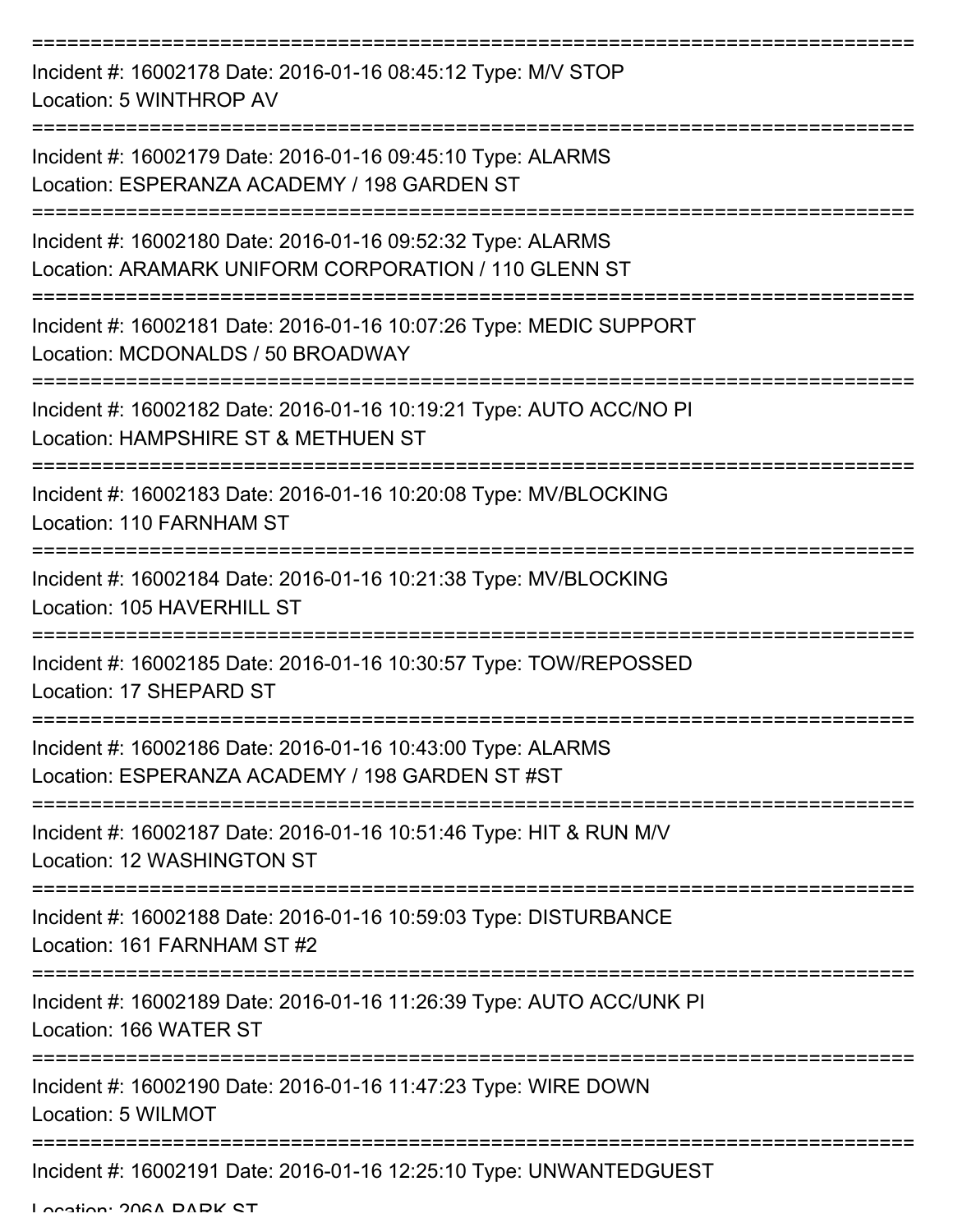| Incident #: 16002192 Date: 2016-01-16 12:41:21 Type: SPECIAL CHECK<br>Location: IMAGINE THAT / 254 MERRIMACK ST |
|-----------------------------------------------------------------------------------------------------------------|
| Incident #: 16002193 Date: 2016-01-16 13:09:35 Type: TOW OF M/V<br>Location: 105 HAVERHILL STREET               |
| Incident #: 16002194 Date: 2016-01-16 13:23:29 Type: AUTO ACC/NO PI<br>Location: 46 CENTRE ST                   |
| Incident #: 16002195 Date: 2016-01-16 13:33:53 Type: 911 HANG UP<br>Location: 800 ESSEX ST                      |
| Incident #: 16002196 Date: 2016-01-16 13:50:59 Type: WIRE DOWN<br>Location: BELMONT ST & ERVING AV              |
| Incident #: 16002197 Date: 2016-01-16 14:01:16 Type: SUS PERS/MV<br>Location: 91 WOODLAND ST                    |
| Incident #: 16002198 Date: 2016-01-16 14:07:25 Type: SUS PERS/MV<br>Location: 37 ALLSTON                        |
| Incident #: 16002199 Date: 2016-01-16 14:09:26 Type: ASSSIT OTHER PD<br>Location: 456 HAVERHILL ST              |
| Incident #: 16002200 Date: 2016-01-16 15:37:53 Type: AUTO ACC/NO PI<br>Location: S BROADWAY & SALEM ST          |
| Incident #: 16002201 Date: 2016-01-16 15:39:45 Type: LOUD NOISE<br>Location: 47 COOLIDGE ST                     |
| Incident #: 16002202 Date: 2016-01-16 16:00:59 Type: KEEP PEACE<br>Location: 31 FAIRMONT ST                     |
| Incident #: 16002203 Date: 2016-01-16 16:17:13 Type: AUTO ACC/NO PI<br>Location: 555 BROADWAY                   |
| Incident #: 16002204 Date: 2016-01-16 16:37:40 Type: DOMESTIC/PROG<br>Location: 115 MARKET ST                   |
| Incident #: 16002205 Date: 2016-01-16 16:47:42 Type: DOMESTIC/PROG<br>Location: 10 WINSLOW PL                   |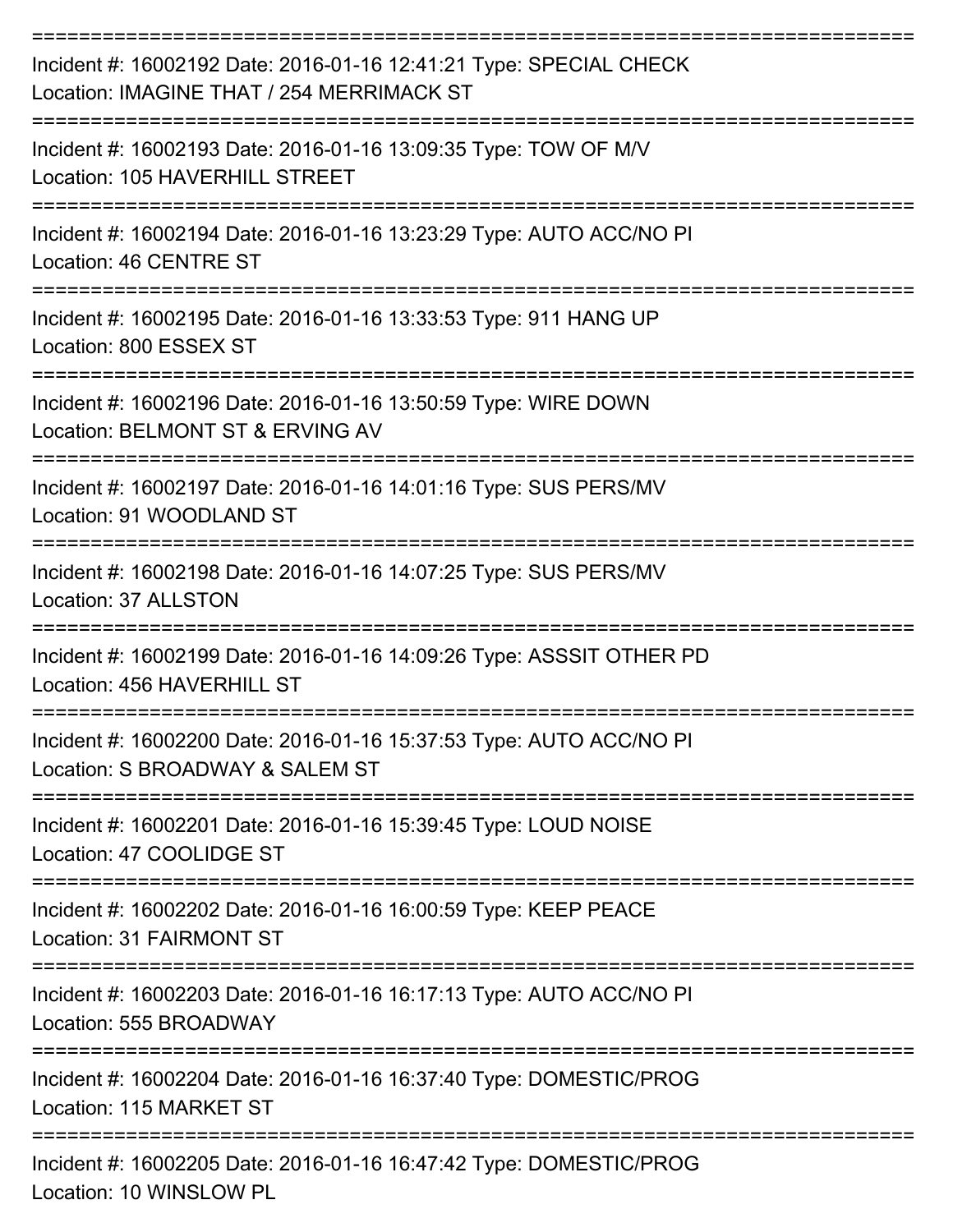| Incident #: 16002206 Date: 2016-01-16 16:58:38 Type: EMERGENCY209A<br>Location: 81 CROSS ST                                    |
|--------------------------------------------------------------------------------------------------------------------------------|
| Incident #: 16002207 Date: 2016-01-16 17:09:38 Type: GENERAL SERV<br>Location: 267 HOWARD ST                                   |
| Incident #: 16002208 Date: 2016-01-16 17:14:14 Type: AUTO ACC/PED<br>Location: BENNINGTON ST & PARK ST<br>==================== |
| Incident #: 16002209 Date: 2016-01-16 17:20:39 Type: TOW/REPOSSED<br>Location: 246 JACKSON ST                                  |
| Incident #: 16002210 Date: 2016-01-16 17:20:47 Type: AUTO ACC/NO PI<br>Location: 389 BROADWAY                                  |
| Incident #: 16002211 Date: 2016-01-16 17:23:05 Type: M/V STOP<br>Location: WINTHROP AV                                         |
| Incident #: 16002212 Date: 2016-01-16 18:13:23 Type: M/V STOP<br>Location: 160 BROADWAY                                        |
| Incident #: 16002213 Date: 2016-01-16 18:16:37 Type: VIO CITY ORD<br><b>Location: HIGHGATE ST</b>                              |
| Incident #: 16002215 Date: 2016-01-16 18:22:53 Type: KEEP PEACE<br>Location: PORTUGUESE A SALAZAR CLUB / 2 SARATOGA ST         |
| Incident #: 16002214 Date: 2016-01-16 18:24:21 Type: AUTO ACC/PED<br>Location: 206 LAWRENCE ST                                 |
| Incident #: 16002216 Date: 2016-01-16 18:33:54 Type: DISTURBANCE<br>Location: PORTUGUESE A SALAZAR CLUB / 2 SARATOGA ST        |
| Incident #: 16002218 Date: 2016-01-16 18:35:22 Type: DISTURBANCE<br>Location: MELVIN ST & OXFORD                               |
| Incident #: 16002217 Date: 2016-01-16 18:37:48 Type: THREATS<br>Location: 81 CROSS ST                                          |
| Incident #: 16002219 Date: 2016-01-16 18:45:53 Type: ALARM/BURG<br>Location: 12 LENOX CIR                                      |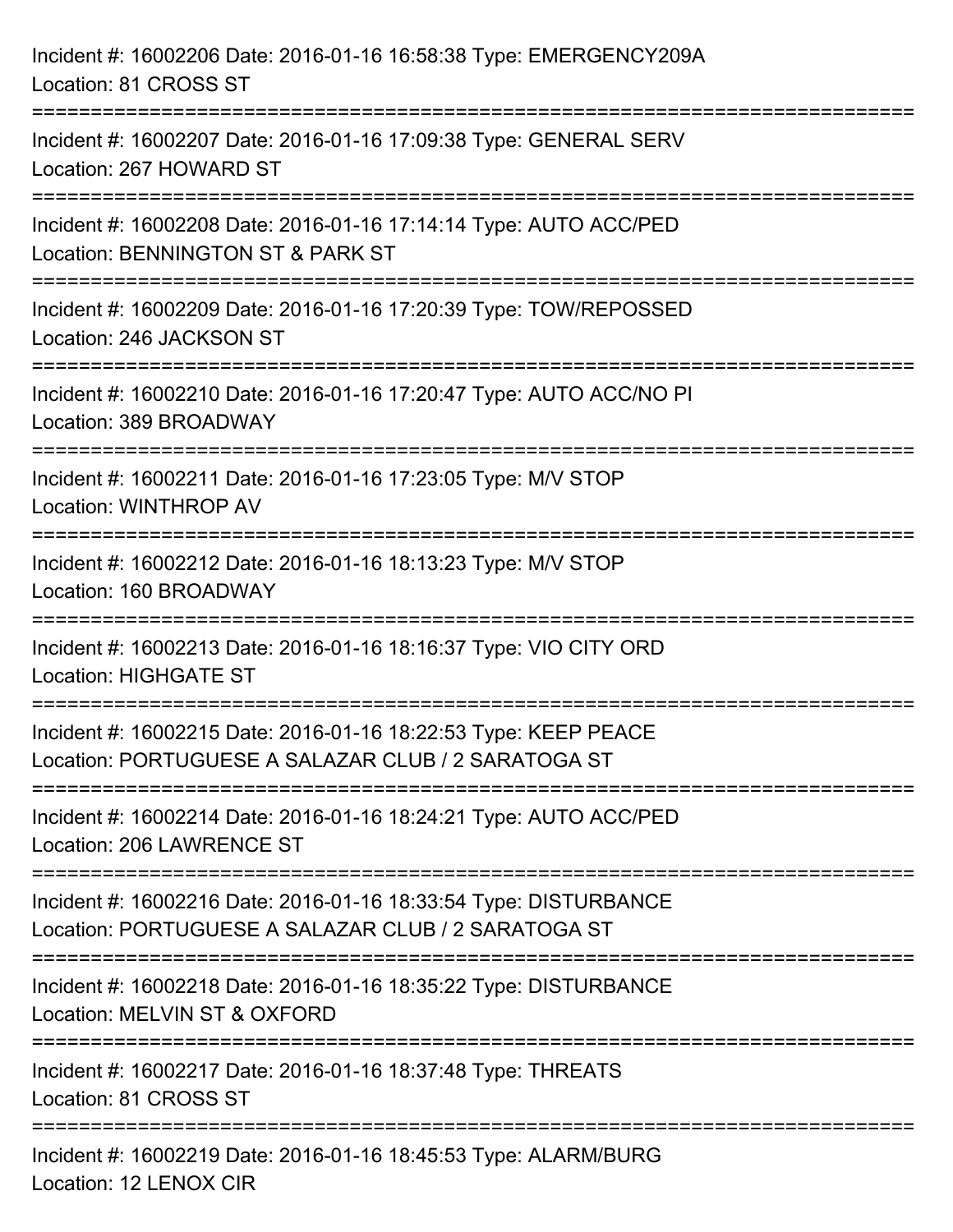| Incident #: 16002220 Date: 2016-01-16 19:25:04 Type: ASSIST FIRE<br>Location: 24 INMAN ST                                                       |
|-------------------------------------------------------------------------------------------------------------------------------------------------|
| Incident #: 16002221 Date: 2016-01-16 19:37:28 Type: SUS PERS/MV<br>Location: 10 DIAMOND ST #16 FL 2                                            |
| Incident #: 16002222 Date: 2016-01-16 19:40:15 Type: CK WELL BEING<br>Location: 198 ESSEX ST #410<br>======================                     |
| Incident #: 16002225 Date: 2016-01-16 19:43:12 Type: STOL/MV/PAS<br>Location: 10 RHINE ST                                                       |
| Incident #: 16002223 Date: 2016-01-16 19:45:48 Type: MEDIC SUPPORT<br>Location: 315 E HAVERHILL ST                                              |
| Incident #: 16002224 Date: 2016-01-16 19:47:18 Type: ALARM/BURG<br>Location: 479 BROADWAY                                                       |
| Incident #: 16002226 Date: 2016-01-16 19:54:04 Type: FIGHT<br>Location: 2 APPLETON ST                                                           |
| Incident #: 16002227 Date: 2016-01-16 20:11:17 Type: HIT & RUN M/V<br>Location: 3 NEWTON ST                                                     |
| Incident #: 16002228 Date: 2016-01-16 20:16:14 Type: ALARM/BURG<br>Location: RESD;KEVIN MORENO 978-305-8797 / 20 RIDGE RD                       |
| Incident #: 16002229 Date: 2016-01-16 20:23:31 Type: M/V STOP<br>Location: BROADWAY & METHUEN ST                                                |
| Incident #: 16002230 Date: 2016-01-16 20:28:48 Type: ALARM/BURG<br>Location: ST PATRICKS SCHOOL / 101 PARKER ST<br>---------------------------- |
| Incident #: 16002231 Date: 2016-01-16 20:29:48 Type: M/V STOP<br>Location: 159 S UNION ST                                                       |
| Incident #: 16002232 Date: 2016-01-16 20:30:44 Type: M/V STOP<br>Location: AMESBURY ST & COMMON ST                                              |
| Incident #: 16002233 Date: 2016-01-16 20:43:57 Type: STOL/MV/PAS<br>Location: S BROADWAY & SHATTUCK ST                                          |

===========================================================================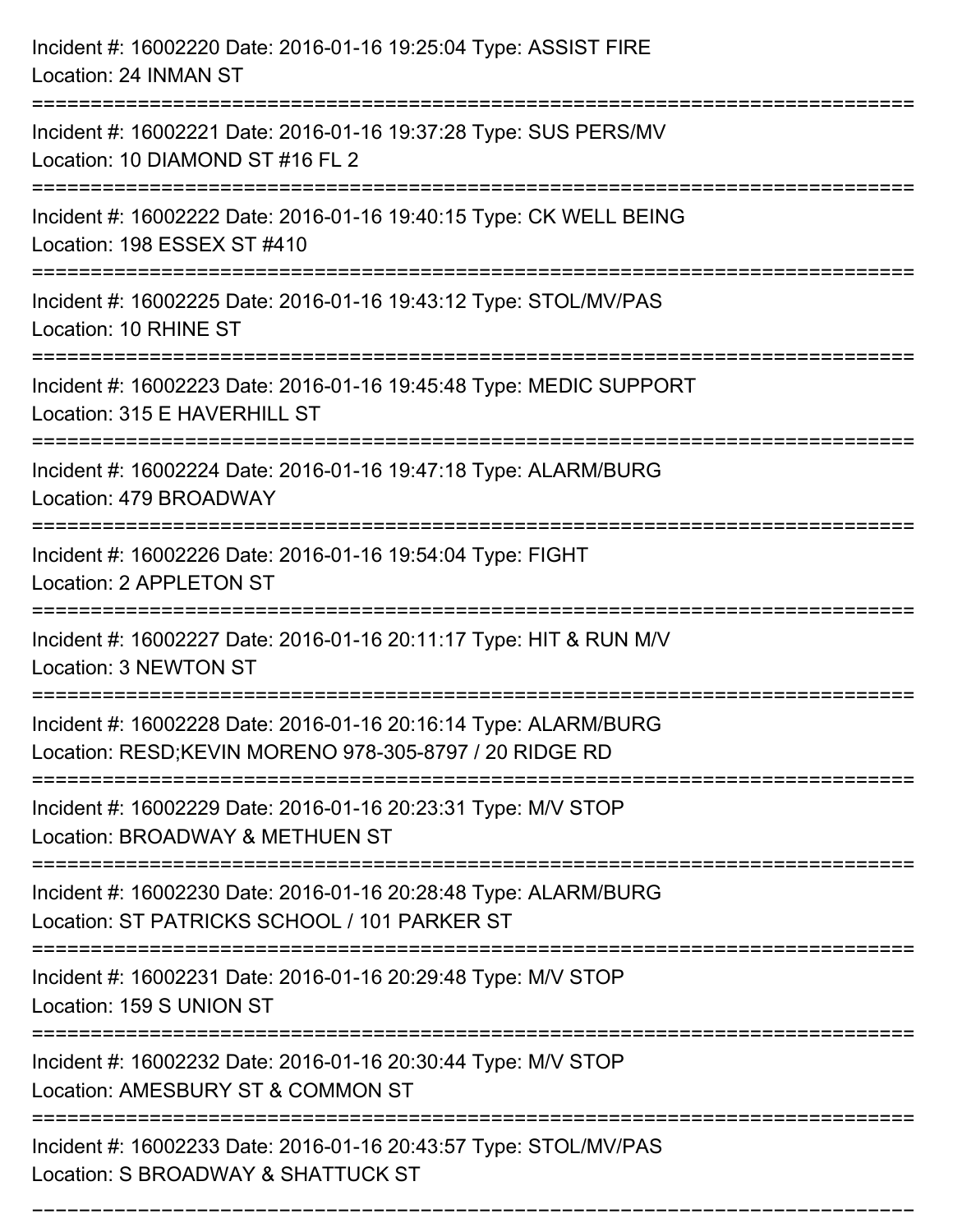| Incident #: 16002234 Date: 2016-01-16 20:48:44 Type: M/V STOP<br>Location: FRANKLIN ST & HAVERHILL ST<br>======================== |
|-----------------------------------------------------------------------------------------------------------------------------------|
| Incident #: 16002235 Date: 2016-01-16 20:51:03 Type: 911 HANG UP<br>Location: 14 JACKSON ST                                       |
| Incident #: 16002236 Date: 2016-01-16 20:55:50 Type: ALARM/HOLD<br>Location: 105 JACKSON ST<br>:================================  |
| Incident #: 16002237 Date: 2016-01-16 21:00:51 Type: STOL/MV/PAS<br>Location: 3 NEWTON ST                                         |
| Incident #: 16002239 Date: 2016-01-16 21:08:00 Type: LOUD NOISE<br>Location: 853 ESSEX ST                                         |
| Incident #: 16002238 Date: 2016-01-16 21:09:07 Type: M/V STOP<br>Location: ABBOTT ST & PARKER ST<br>:=======================      |
| Incident #: 16002240 Date: 2016-01-16 21:38:34 Type: ALARM/BURG<br>Location: RESD; WILLIAM CALIXTO 9785909899 / 92 GENESEE ST     |
| Incident #: 16002241 Date: 2016-01-16 21:39:14 Type: MEDIC SUPPORT<br>Location: 329 HIGH ST                                       |
| Incident #: 16002242 Date: 2016-01-16 21:50:34 Type: NOISE ORD<br>Location: 262 E HAVERHILL ST #1 FL 1                            |
| Incident #: 16002243 Date: 2016-01-16 21:54:51 Type: LOUD NOISE<br>Location: 40 YALE ST                                           |
| Incident #: 16002244 Date: 2016-01-16 22:03:11 Type: UNWANTEDGUEST<br>Location: 169 HAVERHILL ST #7                               |
| Incident #: 16002248 Date: 2016-01-16 22:06:08 Type: SUS PERS/MV<br>Location: 32 GALE ST                                          |
| Incident #: 16002245 Date: 2016-01-16 22:08:29 Type: SUS PERS/MV<br>Location: 211 E HAVERHILL ST                                  |
| Incident #: 16002246 Date: 2016-01-16 22:11:30 Type: M/V STOP<br>Location: BOWDOIN ST & S BROADWAY                                |